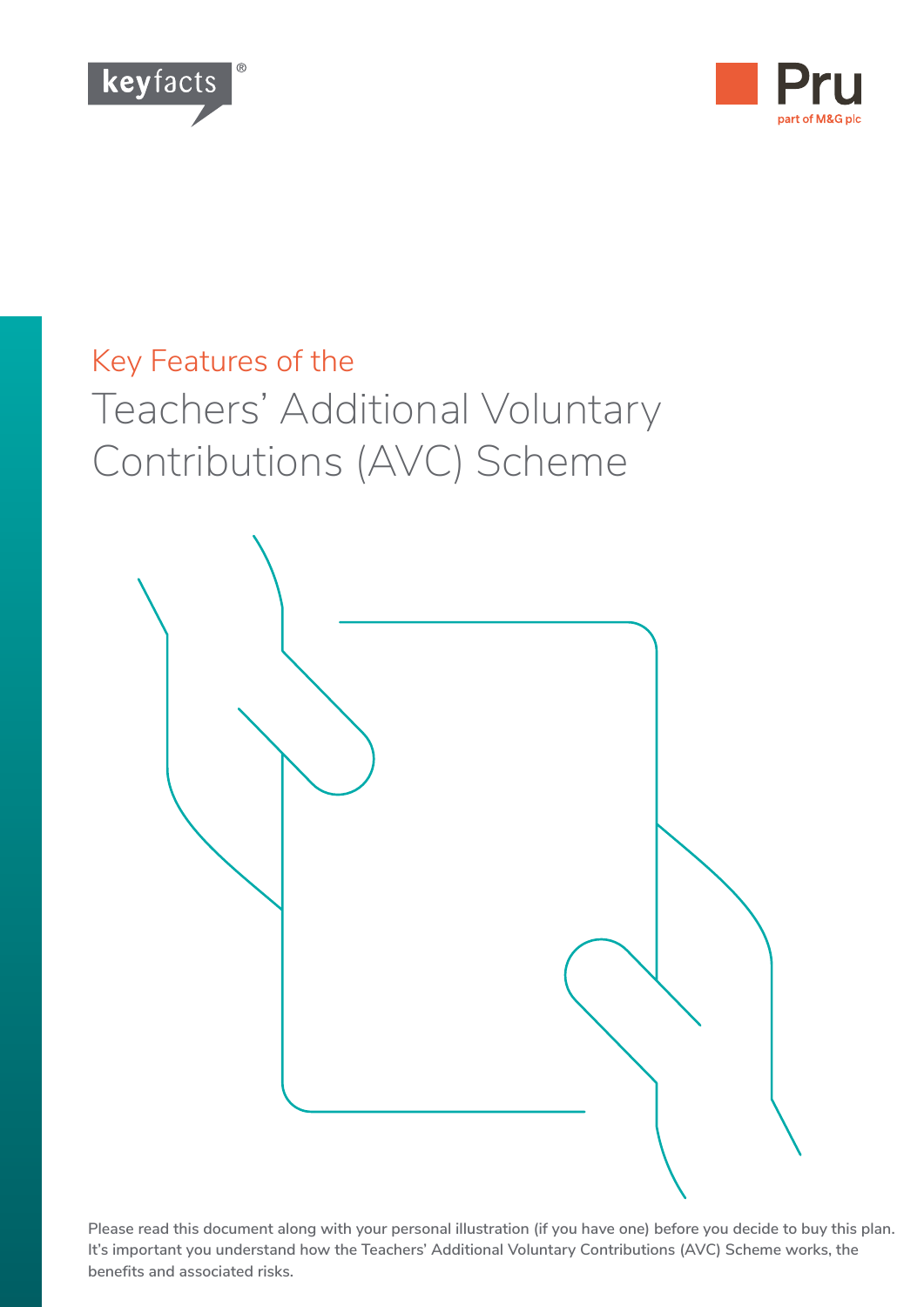# Contents

| About the Teachers' Additional                                                    |   | What are the charges and costs?                                                               | 8              |
|-----------------------------------------------------------------------------------|---|-----------------------------------------------------------------------------------------------|----------------|
| Voluntary Contributions (AVC) Scheme 3                                            |   | What might I get back?                                                                        | $\mathcal{Q}$  |
| Its aims                                                                          | 3 | When can I take my benefits?                                                                  | 9              |
| Your commitment                                                                   | 3 | What choices will I have when I want to take<br>my benefits?                                  |                |
| <b>Risks</b>                                                                      | 3 |                                                                                               | $\overline{9}$ |
| Other documents you should read                                                   | 4 | Where can I get guidance about what to do<br>with my pension?                                 | 10             |
| Questions & Answers                                                               | 5 | What about tax?                                                                               | 10             |
| Is the Teachers' Additional Voluntary<br>Contributions (AVC) Scheme right for me? | 5 | How will I know how my Teachers' Additional<br>Voluntary Contributions (AVC) Scheme is doing? | 11             |
| Is this a stakeholder pension?                                                    | 5 | What happens to the Teachers' Additional<br>Voluntary Contributions (AVC) Scheme if I die?    | 11             |
| How flexible is it?                                                               | 5 | What if the Teachers' Additional Voluntary<br>Contributions (AVC) Scheme isn't right for me?  |                |
| How much can I pay into my plan?                                                  | 5 |                                                                                               | 11             |
| Can I transfer money in?                                                          | 6 | How much will the advice cost?                                                                | 11             |
| Where are my payments invested?                                                   | 6 | Other information                                                                             | 12             |
| Can I change my investments?                                                      | 7 |                                                                                               |                |
| What if I stop making payments?                                                   | 7 | Get in touch                                                                                  | 15             |
| Can I transfer money out?                                                         | 8 |                                                                                               |                |

We would like everyone to find it easy to deal with us. Please let us know if you need information about our plans and services in a different format.

All our literature is available in audio, large print or braille versions. If you would like one of these please contact us using the details on the last page.

The Financial Conduct Authority is a financial services regulator. It requires us, Prudential, to give you this important information to help you decide whether our Teachers' Additional Voluntary Contributions (AVC) Scheme is right for you. You should read this document carefully so that you understand what you are buying, and then keep it safe for future reference.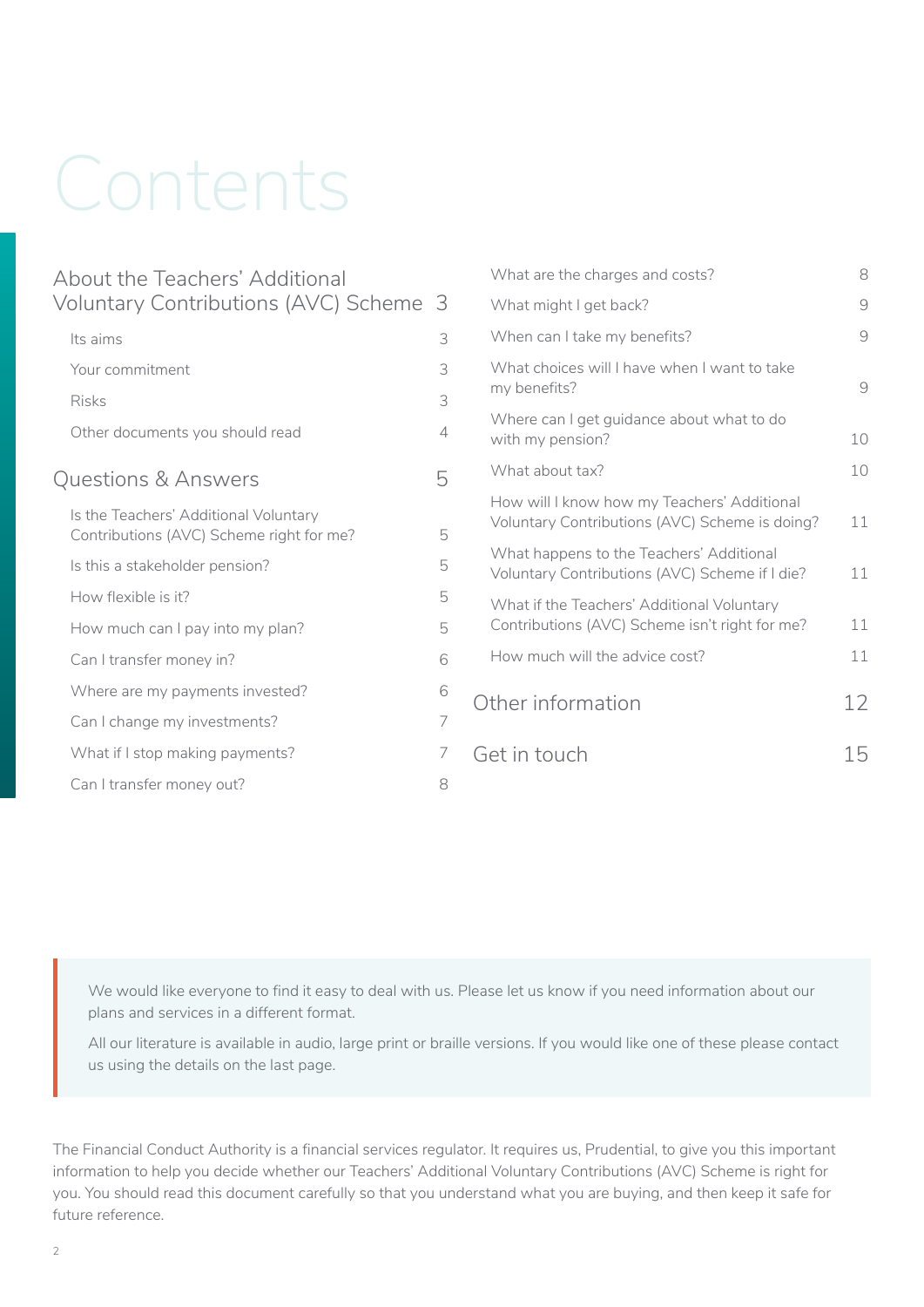# <span id="page-2-0"></span>About the Teachers' Additional Voluntary Contributions (AVC) Scheme

The Prudential Teachers' Additional Voluntary Contributions (AVC) Scheme (Teachers' Pension AVC) is an arrangement which allows you to make tax-efficient additional savings on top of your existing Teachers' Pension Scheme. It can also provide additional life cover in the event of your death.

Taking out this product will meet the demand and need of a main scheme member wishing to make additional money purchase pension provision to meet their financial requirements in retirement. If you still have questions about the Teachers' Pension AVC after reading this booklet, please look at the 'Get in touch' section for our contact details. If you have a financial adviser, please speak to them in the first instance.

# Its aims

#### **What this plan is designed to do**

- To help you save for your retirement in a flexible and tax-efficient way.
- Gives you access to a range of investment options to match your attitude to risk and investment objectives.
- It can also be used to provide you with optional life cover.

# Your commitment

#### **What we ask you to do**

- To make regular and/ or lump sum payments into your plan.
- To allow your pension pot to potentially grow until you take your benefits.
- To regularly review your investments to make sure you're on track for retirement.
- If you've chosen additional life cover, you must tell us about any change in your health from the time you sign the application through to the start of your plan as this could affect your cover.

## Risks

#### **What you need to be aware of**

- The value of your investment can go down as well as up so you might not get back the amount you put in.
- There are different risks for different funds, please refer to your **Fund Guide** for more information.
- As the price of everyday goods and services goes up, your money won't stretch as far as the same amount would now. This is called inflation.
- If the total charges are more than any overall growth achieved, your plan will fall in value, possibly to even less than you have invested.
- If you withdraw money from our With-Profits Fund we may reduce the value by applying a Market Value Reduction (MVR). We explain this in the section 'Where are my payments invested?'.
- There may be a delay in buying, selling or switching to or from certain funds.
- If you are making payments for additional life cover, your cover will cease if you stop making payments to the Teachers' Pension AVC or if you leave the main scheme.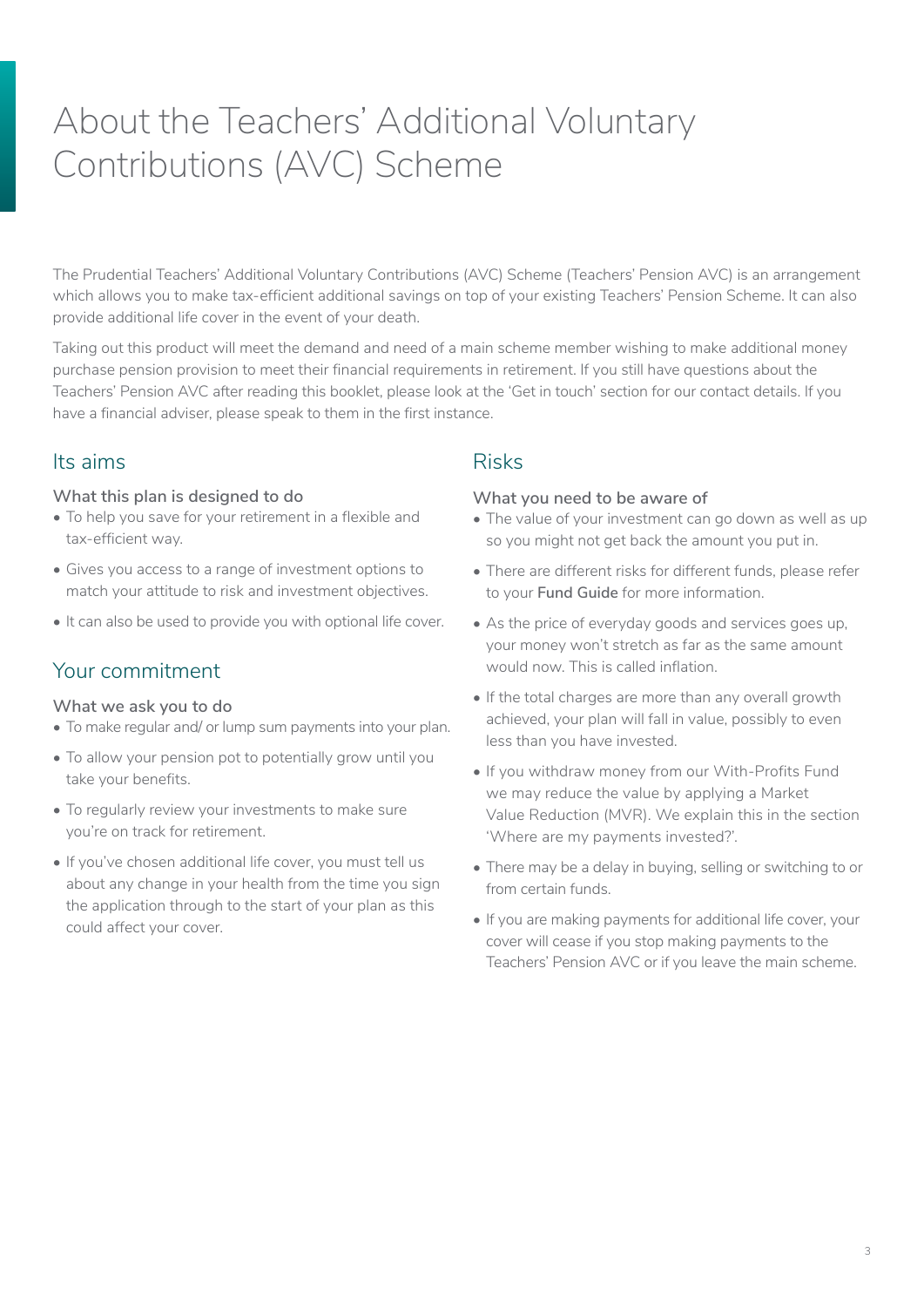# <span id="page-3-0"></span>Other documents you should read

This document gives you key information about the Prudential Teachers' Pension AVC. If you want more detail on specific points, please read the following documents. We have highlighted when they are relevant throughout this document.

They are all available from our website at **[pru.co.uk/teachers](https://www.pru.co.uk/rz/teachers/?utm_source=redirect&utm_medium=301&utm_campaign=/teachers/)** or direct from us. Our contact details are on the last page.

**• Fund Guide**

This explains your investment choices.

- **• Your With-Profits Plan a guide to how we manage the Fund** This provides information on how our With-Profits Fund works, and our current approach to managing it.
- **• Market Value Reduction a clear explanation** This explains what a Market Value Reduction is, together with information about why and when these may apply.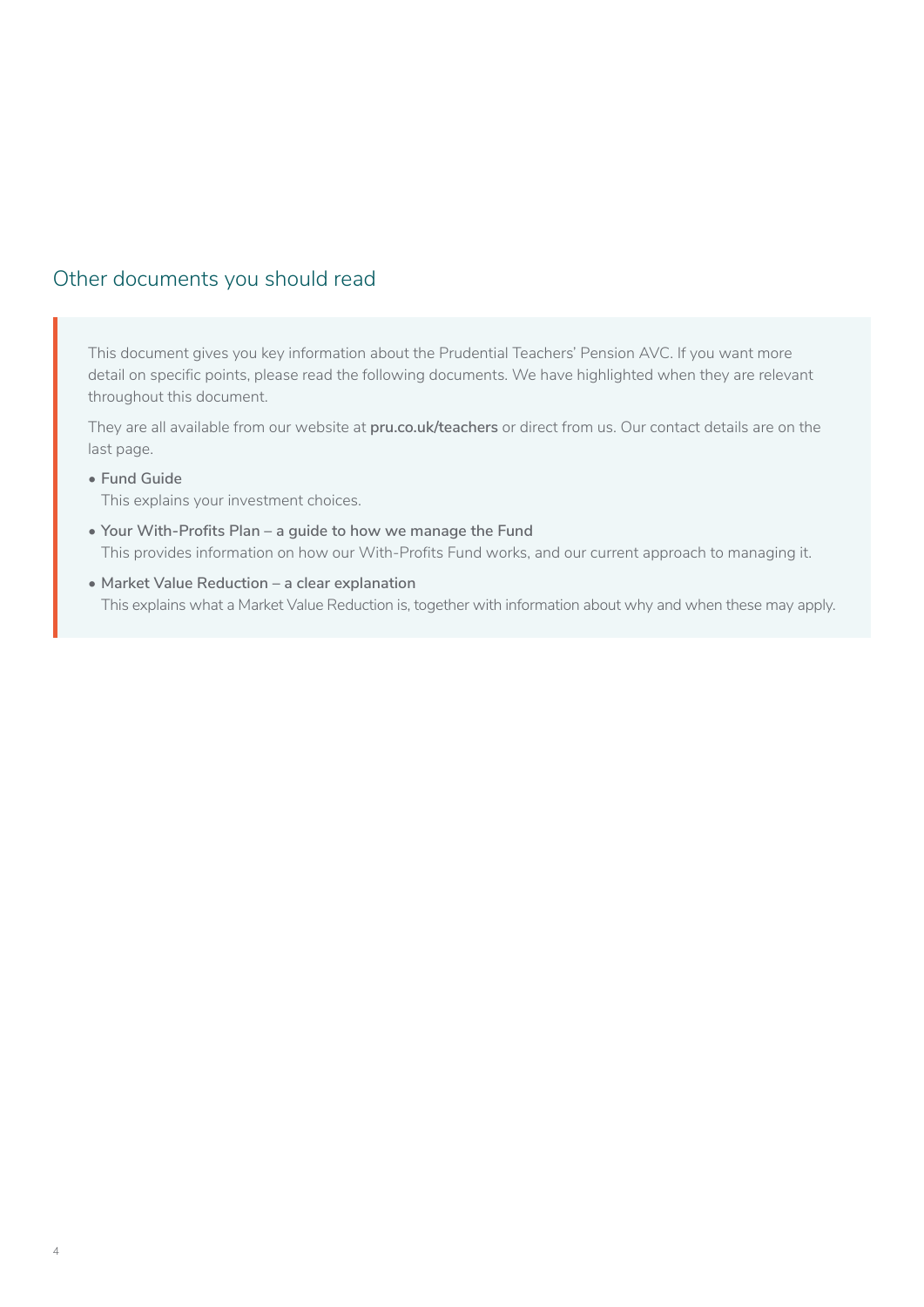# <span id="page-4-0"></span>Questions & Answers

# Is the Teachers' Additional Voluntary Contributions (AVC) Scheme right for me?

If you're a member of the Teachers' Pension Scheme and you want to make additional investments towards your future pension benefits, it might be right for you.

When we refer to your AVC Normal Pension Age, this is the same as your normal pension age in your Teachers' Pension Scheme as at the date you join the AVC.

It will not change if your State Pension Age or normal pension age in the main Teachers' Pension Scheme changes. We may also refer to this as your 'AVC Policy Age'.

- For members with an existing AVC as at 31 March 2015, this will be age 60 or 65 depending on when you joined the Teachers' Pension Scheme.
- For a "protected" member this will be 60 or 65 depending on when you joined the Teachers' Pension Scheme.
- For a "tapered" member this will be 60 or 65 or your State Pension Age, depending on whether you join the AVC before or after your "taper" date.
- For transition members and new teachers from 1 April 2015 this will be your State Pension Age.

To understand what type of member you are, please see the factsheet available at **[teacherspensions.co.uk](http://www.teacherspensions.co.uk)**

#### **Are other options available?**

You have a number of options to increase your benefits within the main Teachers' Pension scheme and you should contact the scheme administrator for more details.

If you're not sure whether the Teachers' Pension AVC is right for you, please speak to a financial adviser. If you don't have one, you can find an adviser at **[pru.co.uk/find-an-adviser](http://www.pru.co.uk/find-an-adviser)**.

### Is this a stakeholder pension?

No, the government has set minimum requirements that companies must meet for a stakeholder pension. These cover things like payments, charges and terms and conditions.

Charges for the plan may be higher than for a stakeholder pension.

A stakeholder pension may meet your needs as well as this plan, and these are widely available.

# How flexible is it?

You can increase, reduce or stop your payments at any time. You can re-start payments whenever you wish to.

If you leave the main Teachers' Pension Scheme and then return to it you can also restart AVC payments. Please read the section 'What if I stop making payments?' for more information about this.

You can't cancel your plan and receive a refund. Once you've paid money in, you can only access it as pension benefits – for more information please read the section 'When can I take my benefits?'.

#### **What other benefits can I choose?**

You can use AVCs to provide optional life cover for yourself, your spouse or any dependants. A 'dependant' includes any surviving adult including spouse, civil partner and nominated partner.

The cost of the cover will increase every three years for the level of cover selected.

Your life cover will end when you either reach your normal pension age, stop making payments or leave service.

# How much can I pay into my plan?

There's no limit to the amount that you can pay into your AVC scheme.

However, the maximum tax relief you can receive on your total payments to this AVC, the main Teachers' Pension Scheme and any other pensions you might have is limited to 100% of your salary. This may be further restricted if you are subject to the Money Purchase Annual Allowance, or your total contribution is greater than the Annual Allowance. For more information about this, please read the section 'What about tax?'.

Payments are deducted from your salary and passed to Prudential to be invested in your plan or used to purchase life cover.

You're also able to make lump sum payments by cheque. You will need to complete an application form to accompany the cheque payment. You'll need to reclaim any tax relief you are due by contacting HMRC.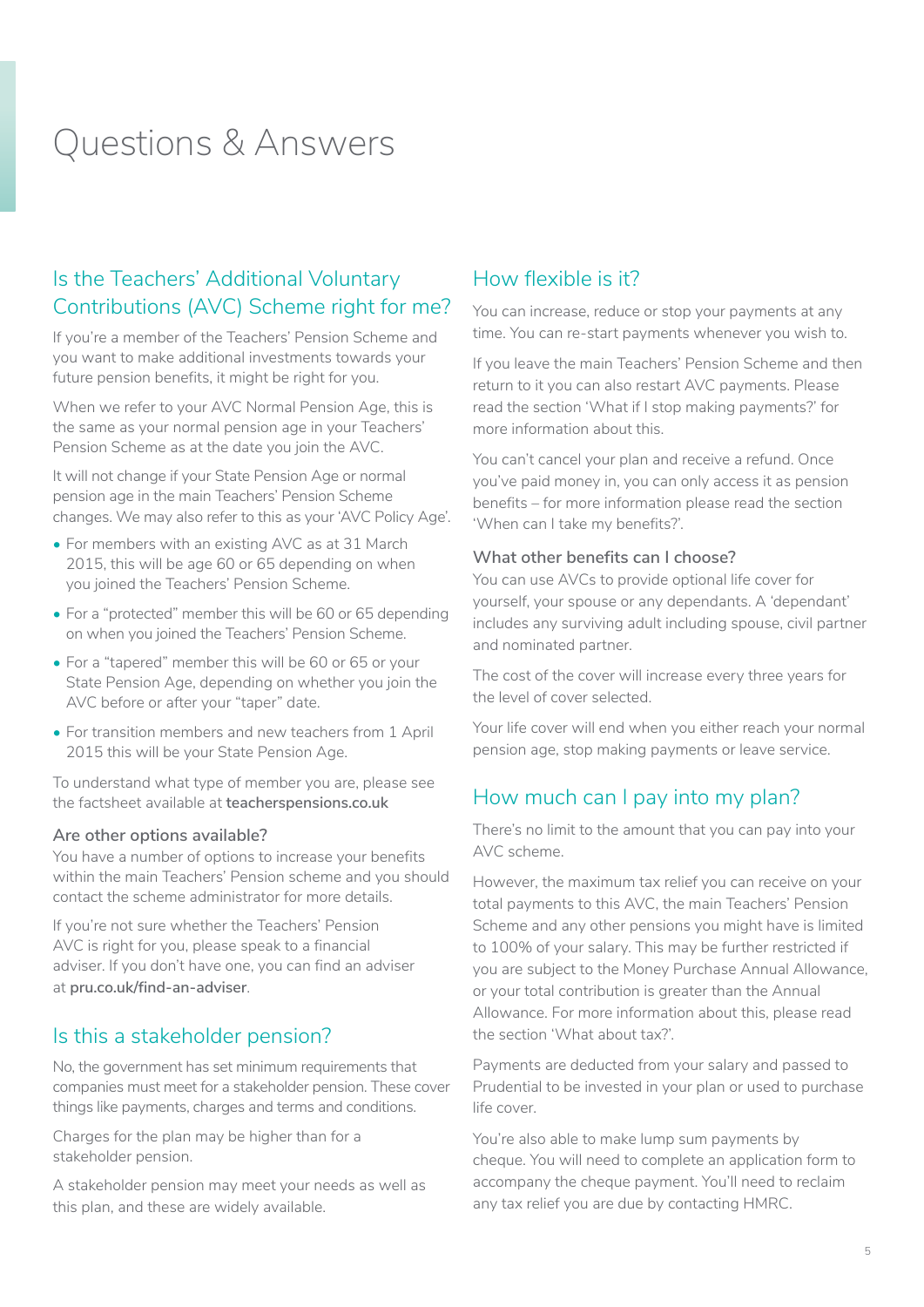# <span id="page-5-0"></span>Can I transfer money in?

Yes, you can transfer funds from other pensions you may have into your AVC as long as you are in pensionable service (currently working and in the Teachers' main scheme) at the time of the transfer. You should get in touch with your main scheme administrator who will tell you what you need to do.

Your previous plan might have valuable guarantees you'd lose if you transfer your pension pot. We recommend you speak to a financial adviser before you make a decision.

# Where are my payments invested?

Different funds offer different types of investment. For example, some only invest in property, others invest directly in the stock market, and others invest in a wide range of assets. Each fund has its own level of potential reward and risk. Usually, funds with more potential for growth carry more risk.

You choose which funds you would like to invest your money in, from the fund range available. You can invest in more than one fund at a time, up to a maximum of 20 and we use your money to buy units in those funds.

We may delay the buying, selling and switching to or from certain funds. These delays will only apply in certain circumstances and if this applies to you, we'll let you know. For more information, please read your **Fund Guide**.

Your financial adviser, if you have one, can give you details about the funds before you choose where to invest. You can also refer to your **Fund Guide**.

#### **Unit-linked funds**

Payments into unit-linked funds will buy units in the chosen funds. The price of each unit depends on the value of the investment in the fund and also whether more money is going into or out of the fund. We work out the value of your plan based on the total number of units you have in each fund. So, if the unit prices rise or fall, so will your plan value. Money in the various funds is invested in a wide range of shares, corporate bonds, government stocks and commercial property in the UK and abroad.

#### **How unit-linked funds invest**

Some of the Prudential funds listed in your **Fund Guide**  may invest in 'underlying' funds or other investment vehicles. Have a look at a fund's objective and that will tell you where it invests – including if that's in an underlying fund or funds.

If the Prudential fund is investing in just one underlying fund then it's what's known as a 'mirror' fund, as the performance of the Prudential fund broadly aims to reflect the performance of the underlying fund it invests in. The performance of our Prudential fund, compared to what it's invested in won't be exactly the same. The differences between the underlying fund and our fund can be due to:

- additional charges.
- cash management (needed to help people to enter and leave our fund when they want),
- tax,
- timing of investments (this is known as a fund's dealing cycle, it varies between managers and can be several days).

#### **With-Profits Funds**

We work out the value of With-Profits investments differently. A With-Profits investment is one that aims to smooth some of the short term highs and lows of the fund over the period of time that you hold the plan. So, in theory you should see a steadier return year on year, rather than watching the value of your Plan fully reflect the rise and fall in investment markets.

Your payments are pooled with those of other Prudential With-Profits investors to form a fund. We invest this fund in a wide range of investments including company shares, property, Government bonds, company bonds and cash deposits.

This is not guaranteed and you must consider that the value of your investment can go down as well as up so you might get back less than you put in.

We allocate your share of the profits of the fund by adding bonuses. There are currently two types of bonus: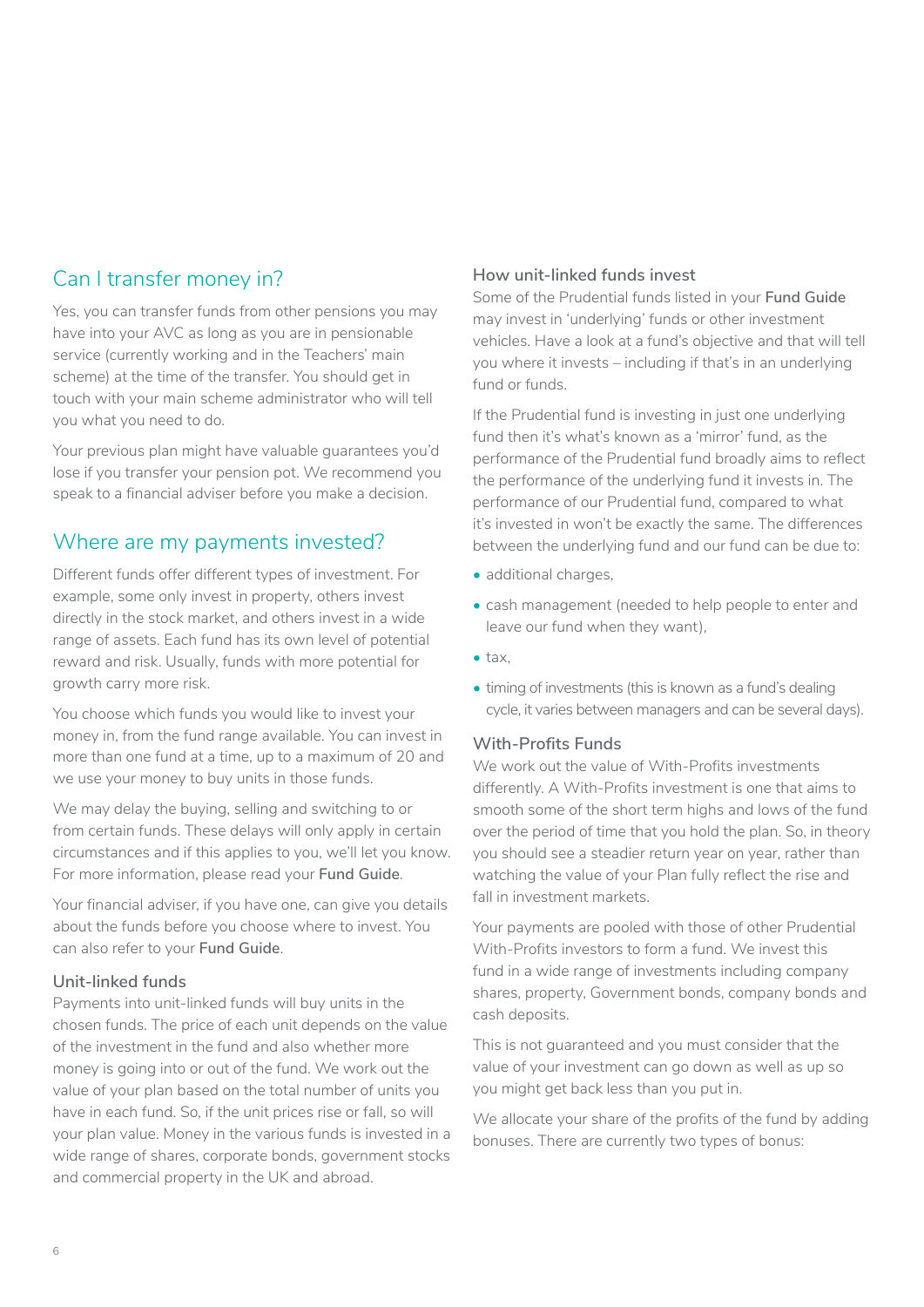- <span id="page-6-0"></span>**• regular**, which we add throughout each year. We can change the rate of regular bonus at anytime without telling you beforehand, although once added these bonuses are guaranteed on death and at your selected retirement age,
- **• final**, which we may pay when you take money out of the With-Profits Fund, although this may vary and is not guaranteed. The final bonus can be reduced or removed at any time, without warning.

You can get further information about this from **Your With-Profits Plan – a guide to how we manage the Fund**.

#### **What's a Market Value Reduction?**

If you take money out of the With-Profits Fund, we may reduce the value of your fund if the value of the underlying assets is less than the value of your plan including all bonuses. This would also apply if the scheme administrator of your plan transferred part, or all, of the scheme.

This reduction is known as a Market Value Reduction (MVR). It is designed to protect investors who are not taking their money out and its application means that you get a return based on the earnings of the With-Profits Fund over the period your payments have been invested.

We apply any MVR to your plan's value including regular and final bonuses. Please read **Your With-Profits Plan – a guide to how we manage the Fund** for more information on bonuses.

An MVR will reduce the amount payable on full or partial withdrawals, and if investment returns have been low, you may even get back less than you have invested in your plan.

We guarantee not to apply an MVR at your AVC Normal Pension Age or on any claims due to death.

#### **Our current practice on applying an MVR**

We may apply a Market Value Reduction to full or partial withdrawals, including those arising from switches or transfers, from all investments that have been running for less than five years. For investments that have been running for longer periods, we would consider applying

an MVR when a withdrawal results in the total amount paid out, including any other payments in the previous 12 months, exceeding £25,000. We would only apply an MVR to the withdrawal amount in excess of £25,000 in these circumstances. As plans approach the AVC Normal Pension Age, the size of any MVR that would apply could be expected to reduce gradually.

We reserve the right to change our current practice on Market Value Reductions at any time, without prior notice, and this would apply to existing plans and any new plans or top-ups.

Examples of reasons for a change would include significant changes in the investment market or because the number of people moving out of the fund increases substantially.

# Can I change my investments?

Yes, you can switch your money between funds at any time and you can also change where you'd like any future payments to be invested. We don't currently charge you for this but if this changes in the future we'll let you know.

We may delay the buying, selling and switching to or from certain funds. These delays will only apply in certain circumstances and if this applies to you, we'll let you know. For more information, please read your **Fund Guide**.

We may apply a Market Value Reduction if you switch money out of our With-Profits Fund. For more information please read the section 'What's a Market Value Reduction?'.

# What if I stop making payments?

You can stop paying or take a payment break and restart later if your circumstances change. This will reduce your future benefits.

Any life cover will cease when regular payments stop.

Please remember that we'll keep taking our charges, even if you stop your regular payments. Charges and costs may vary in the future and may be higher than they are now.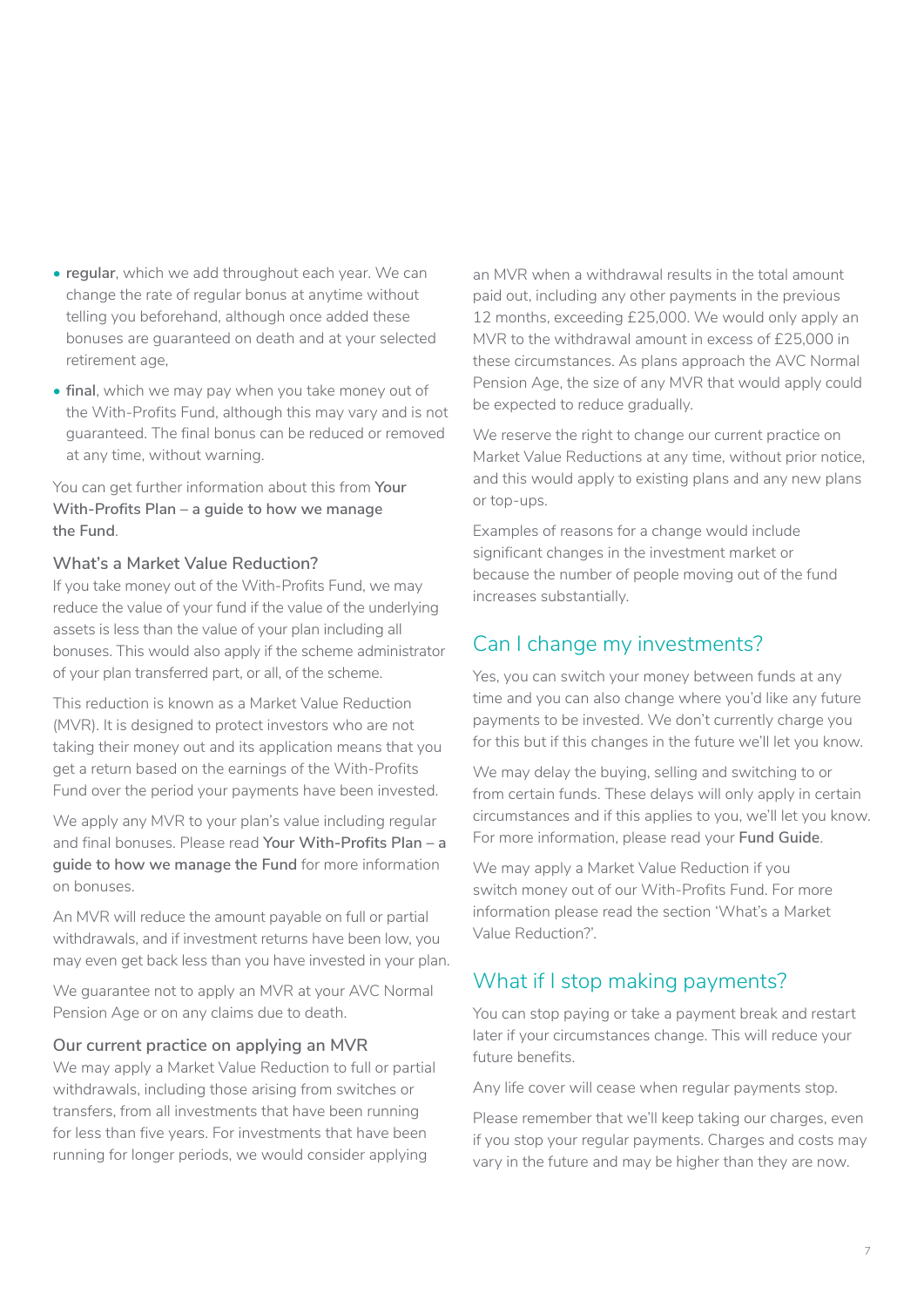#### <span id="page-7-0"></span>**What happens if I leave service?**

If you leave the Teachers' Pension Scheme, your payments will stop and your AVC will remain invested. Any charges and costs will continue to be taken until you take your benefits. If you are making any payments for additional life cover, this cover will stop when you leave.

You might be able to transfer your plan to another registered pension scheme – please read the next section for more information about this.

Where your employer has provided you with a refund of main scheme payments, your AVC account will normally also be refunded. This refund is subject to a statutory income tax deduction, currently 20% on any refund up to £20,000 and 50% on any excess. Please speak to your scheme administrator for more information.

We may apply an MVR to any monies taken out of the With-Profits Fund. Please refer to the section, 'What's a Market Value Reduction?'.

If you subsequently rejoin the main scheme you can normally restart AVC payments but you might have to start a new plan. Your scheme administrator will give you more information about this.

## Can I transfer money out?

Yes, you can transfer your pension pot to another registered pension scheme, or qualifying recognised overseas scheme.

We do not charge you for transferring to a new arrangement.

We may apply a Market Value Reduction if you transfer money out of our With-Profits Fund. For more information about this, please read the section 'What's a Market Value Reduction?'.

To find more information on this subject, we recommend you speak to a financial adviser.

# What are the charges and costs?

Charges and costs are deducted for managing your plan and the underlying investments. The amount we charge depends on the funds you invest in.

Please remember that we'll keep taking our charges, even if you stop your payments. Charges and costs may vary in the future and may be higher than they are now. More information on the charges and costs can be found in the **Fund Guide**.

#### **Annual Management Charge**

For unit-linked funds, we deduct an Annual Management Charge from the funds and this charge is calculated daily and taken monthly from your plan by cancelling units. The amount of charge we deduct depends on the funds you choose to invest in and the amount of your original investment. For more information, please read your **Fund Guide**.

We calculate and take the charge for With-Profits funds differently.

#### **With-Profits Fund annual charge**

For With-Profits Funds, there are various costs involved with setting up and managing your policy. We deduct a charge from the With-Profits Fund each year to cover these costs.

The charge isn't explicit so you'll not see it being taken from your policy. It's deducted from the underlying With-Profits Fund and is already taken into account when we calculate bonus rates for our With-Profits Fund. The With-Profits Fund's annual charge depends on the performance of the With-Profits Fund, in particular the investment return and our expenses. If, for example, over time investment returns are higher then we'd expect to increase the charges and if investment returns are lower we'd expect to reduce the charges.

The charge will depend on the investment returns achieved and the expenses incurred by the Fund (higher investment returns will be associated with a higher charge and lower investment returns will be associated with a lower charge). The charge is currently expected to be approximately 0.80% a year if the investment return in the With-Profits Fund is 5% a year (gross of tax).

More information on the operation of the With-Profits Funds is explained in **Your With-Profits Plan – a guide to how we manage the Fund**.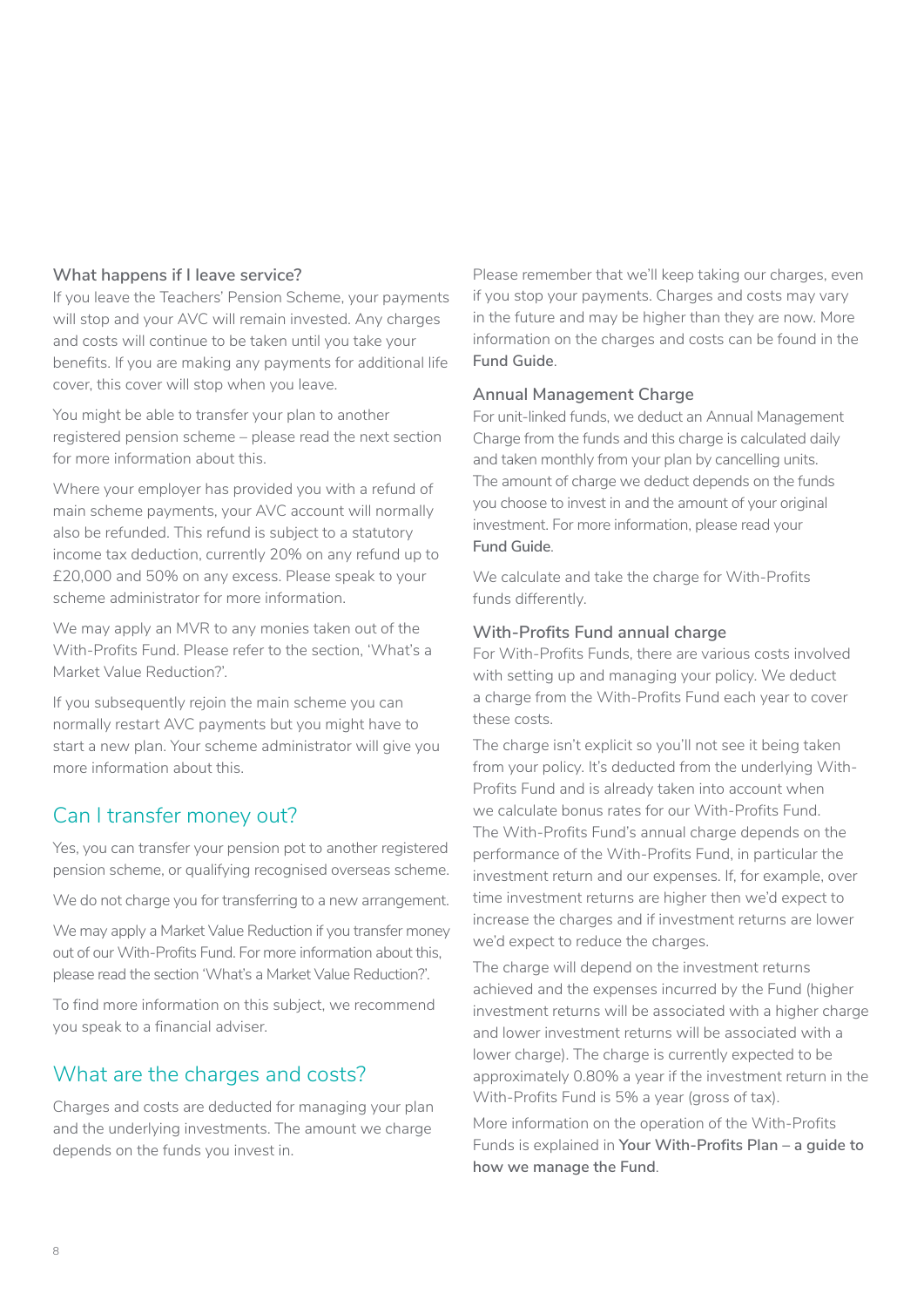#### <span id="page-8-0"></span>**Further costs incurred by the funds**

In addition to our charges, there may be further costs incurred, which can vary over time. Where these are applicable, they are paid for by the relevant fund and will impact on its overall performance.

For more information on these further costs, please look at the current **Fund Guide** for this product.

#### **With-Profits charge for guarantees**

There is a charge to pay for all the guarantees the With-Profits Fund supports. We guarantee not to apply a Market Value Reduction (MVR) in certain circumstances, e.g. when payments are made because of death or at your AVC Normal Pension Age. Our current practice (which is not guaranteed) may include additional circumstances when an MVR is not applied. Please see the section 'What's a Market Value Reduction?' for more details. You won't see this charge on your annual statement because we take it by adjusting regular and final bonuses.

For applications received on or after 15 March 2019, the total deduction for guarantee charges over the lifetime of your plan is not currently more than 4% of any payment made from the fund. We'll review the amount of the charge from time to time. Charges may vary if, for example, the long term mix or type of assets held within the With-Profits Fund is changed.

For more information about charges, please read **Your With-Profits Plan – a guide to how we manage the Fund**.

# What might I get back?

The size of your AVC pension pot will depend on many factors, including the following:

- the amount that has been paid in
- how long you've been making payments
- the performance of the fund(s) you've chosen
- the amount of charges
- how long money is invested
- the effect of inflation
- how you choose to take your benefits
- tax rules
- the level of bonuses which are added to your AVC if you are invested in the With-Profits Fund.

# When can I take my benefits?

You can start taking your benefits from the age of 55, even if you're still working. You might be able to take your benefits earlier than that if you're in ill health.

The Government has confirmed its intention to increase the minimum age from which you can access your personal or occupational pension from 55 to 57 on 6 April 2028. State Pension age will increase from age 66 to age 67 for males and females between 6 April 2026 and 5 April 2028. These ages may change in future.

If benefits are taken any time other than your AVC Normal Pension Age or on your death, a Market Value Reduction may apply to money taken out of our With-Profits Fund.

# What choices will I have when I want to take my benefits?

You've got different options to choose from when it comes to taking your benefits. These options are subject to the rules of your scheme. We'll contact you as you approach retirement to let you know which of these options we may be able to offer you.

Depending on your choices, you might need to move your pot to another pension to access some of these options or to access them when you prefer.

**Flexible cash or income (also known as drawdown)** You can take out up to 25% of the money moved into your flexible cash or income plan, in cash, tax-free. You'll need to do this at the start. You can then dip into the rest as and when you like. You can also set up a regular income with this option. Any money you take after the first 25% may be subject to income tax.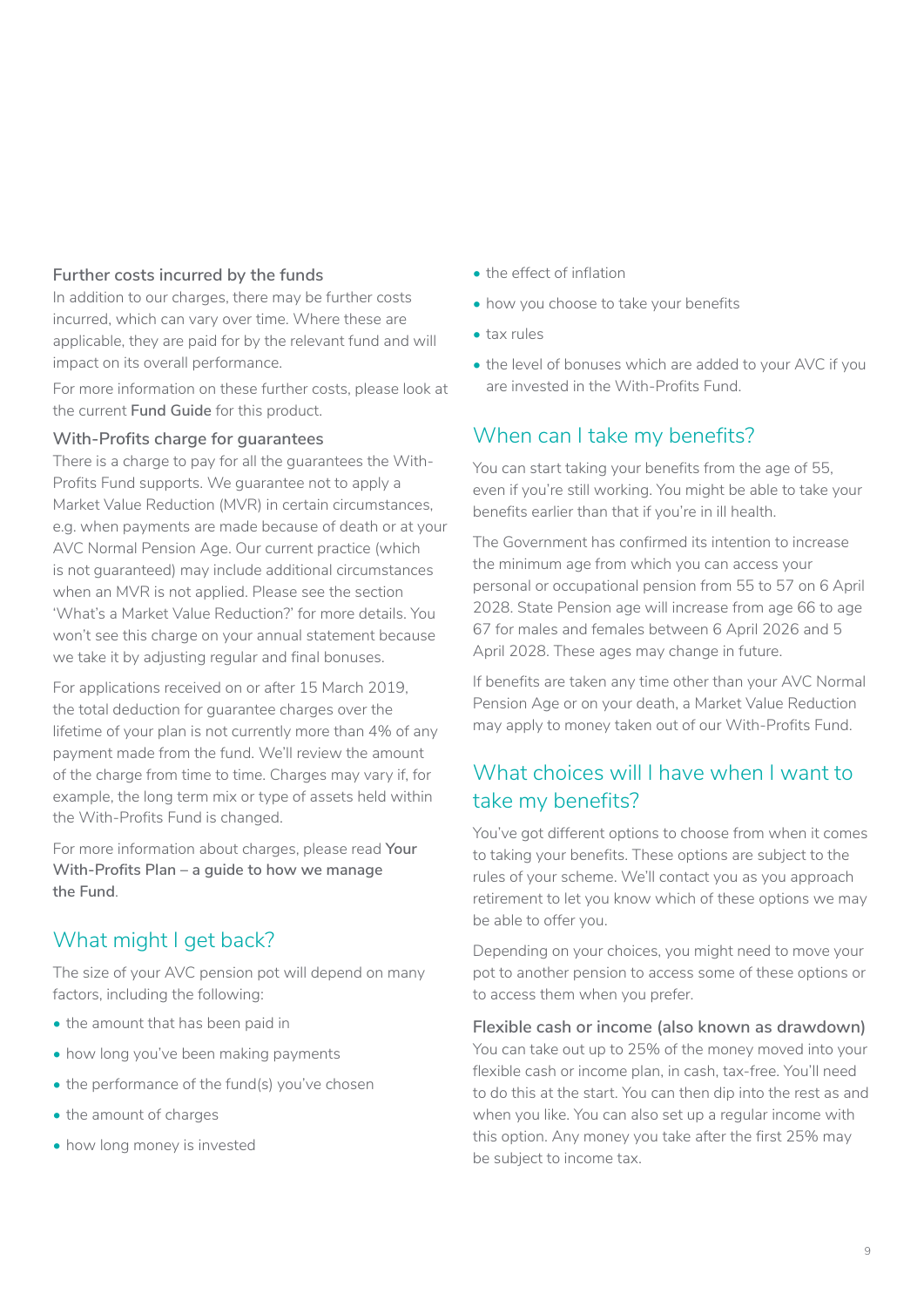#### <span id="page-9-0"></span>**A guaranteed income for life (also known as an annuity)**

You can use your plan to buy an income for life. It pays you an income (a bit like a salary) and is guaranteed for life. These payments may be subject to income tax. In most cases you can take up to 25% of the money you move into your guaranteed income for life, in cash, tax-free. You'll need to do this at the start and you need to take the rest as an income.

#### **Cash in your plan all at once**

You can take your whole plan in one go, as a lump sum. Normally the first 25% is tax-free, but on the remainder, you could lose 20%, 40% or even 45% to income tax, if it pushes you into a higher tax bracket (especially if you're still earning). You'll need to plan how you provide an income for the rest of your life.

#### **Take cash in stages**

You can leave your money in your plan and take out cash lump sums whenever you need to – until it's all gone, or you decide to do something else with what's left. You decide when and how much to take out. Every time you take money from your plan, the first 25% is usually tax free and the remainder may be subject to income tax.

#### **Take more than one option**

You don't have to choose one option – you can take a combination of some or all of them over time, even if you've only got one pension pot.

If you do decide to take cash lump sums out of your AVC, Prudential applies a £2,000 minimum to withdrawals and after any are taken you must leave a total of at least £5,000 in your Fund.

Whatever you decide to do with your pension savings – you don't have to stay with us. You should shop around and depending on the choices you make, you may find something more appropriate elsewhere, with alternative features, investment options or charges.

Any additional life cover stops at your AVC Normal Pension Age, or earlier if you leave your employer or payments into the pot are stopped.

# Where can I get guidance about what to do with my pension?

General guidance and information on all aspects of pensions is available from MoneyHelper.

**MoneyHelper Pensions Guidance Money and Pensions Service 120 Holborn London EC1N 2TD**

Telephone: **0800 011 3797**

Website: **[moneyhelper.org.uk/en/pensions-and-retirement](http://moneyhelper.org.uk/en/pensions-and-retirement)**

For people over 50, Pension Wise is also available. This Government service from MoneyHelper offers guidance to people with personal or workplace pensions on all the options available for their pension savings. You can have a free consultation online, over the phone and face to face.

Telephone: **0800 280 8880**

Website: **[moneyhelper.org.uk/pensionwise](http://moneyhelper.org.uk/pensionwise)**

These services are free and impartial and using them won't affect your legal rights.

# What about tax?

AVC payments are deducted from your salary before tax and passed to Prudential for investment. This means if you normally pay tax you'll qualify for immediate tax relief on your payments.

If you make a lump sum payment by cheque you will need to reclaim any tax relief you are due by contacting HMRC.

#### **Annual Allowance**

The Annual Allowance is a limit to the total amount of payments that can be paid to defined contribution pension schemes and the total amount of benefits that you can build up in defined benefit pension schemes each year, for tax relief purposes.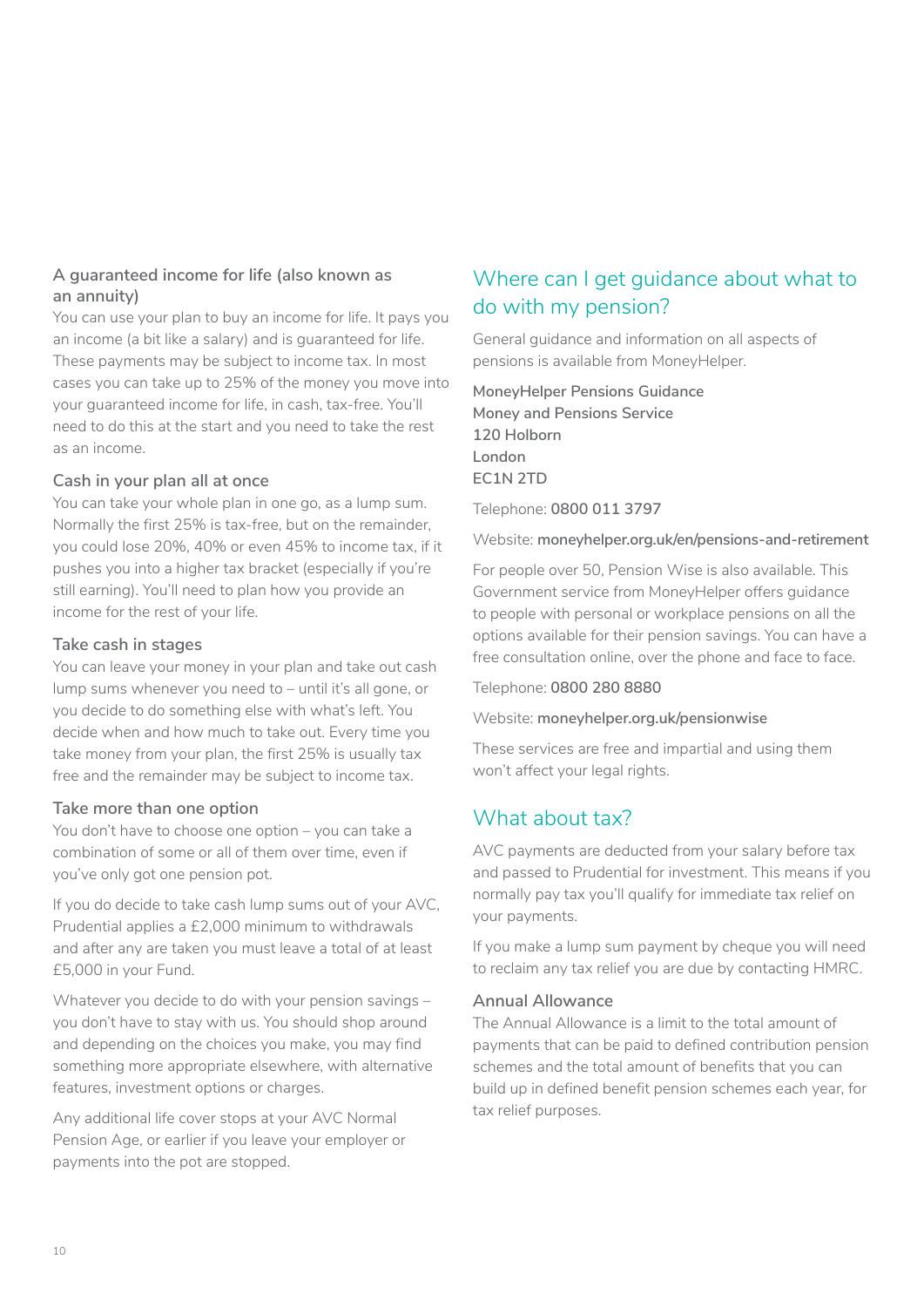#### <span id="page-10-0"></span>**Money Purchase Annual Allowance**

Taking money out of your pension will sometimes lower the amount you can pay into all the pensions you may have while still benefiting from tax relief. This limit is called the Money Purchase Annual Allowance (MPAA). Your pension scheme administrator or provider will have told you if you are subject to the MPAA at the time they started to pay you.

If you take a cash withdrawal from your AVC you will be subject to the MPAA from that point and each subsequent tax year. This means that your future payments to the Teachers' Pension AVC and payments paid by or for you to any other money purchase pension scheme will be subject to a tax charge if they exceed this limit.

#### **Lifetime Allowance**

The Lifetime Allowance is a limit on the amount of pension benefit that you can take from your pension schemes, whether lump sums or retirement income, and can be paid without triggering an extra tax charge.

#### **Capital Gains Tax**

You don't pay capital gains tax on your pension funds.

#### **Income tax**

Any money taken out, excluding any tax-free cash, may be subject to income tax. Lump sum benefits payable on death are not subject to income tax unless they are paid out more than two years after notification of death or where death occurred after age 75.

Tax rules can change and the impact of taxation (and any tax relief) depends on your circumstances. Before you make a decision you might want to speak to a financial adviser. They can help you understand the tax rules and how they might affect you.

For more information visit **[pru.co.uk/tax](http://www.pru.co.uk/tax)** or the HMRC website at **[hmrc.gov.uk](http://www.hmrc.gov.uk)**.

# How will I know how my Teachers' Additional Voluntary Contributions (AVC) Scheme is doing?

We'll send you a yearly statement, which shows how your plan is doing.

#### **Keep track of your plan online, at a time that suits you**

With your online service you can check the value of your plan, contact us securely, change personal details and view your documents. If you're not registered, it's easy and only takes five minutes. You'll need your policy number, postcode and date of birth. Go to **[pru.co.uk/registeronline](http://www.pru.co.uk/registeronline)** to find out more.

# What happens to the Teachers' Additional Voluntary Contributions (AVC) Scheme if I die?

If you die and you still have money in your AVC, we'll normally pay the value of it as a lump sum. This will be paid to your estate.

# What if the Teachers' Additional Voluntary Contributions (AVC) Scheme isn't right for me?

There will not be an opportunity to cancel once the plan has started, the contract is binding and we will not return any money to you until you are ready to take your benefits.

However, you can reduce or stop your payments at any time. Please see the section 'What if I stop making payments?'.

### How much will the advice cost?

If you take advice then you will agree the cost of this with your financial adviser when you start the plan.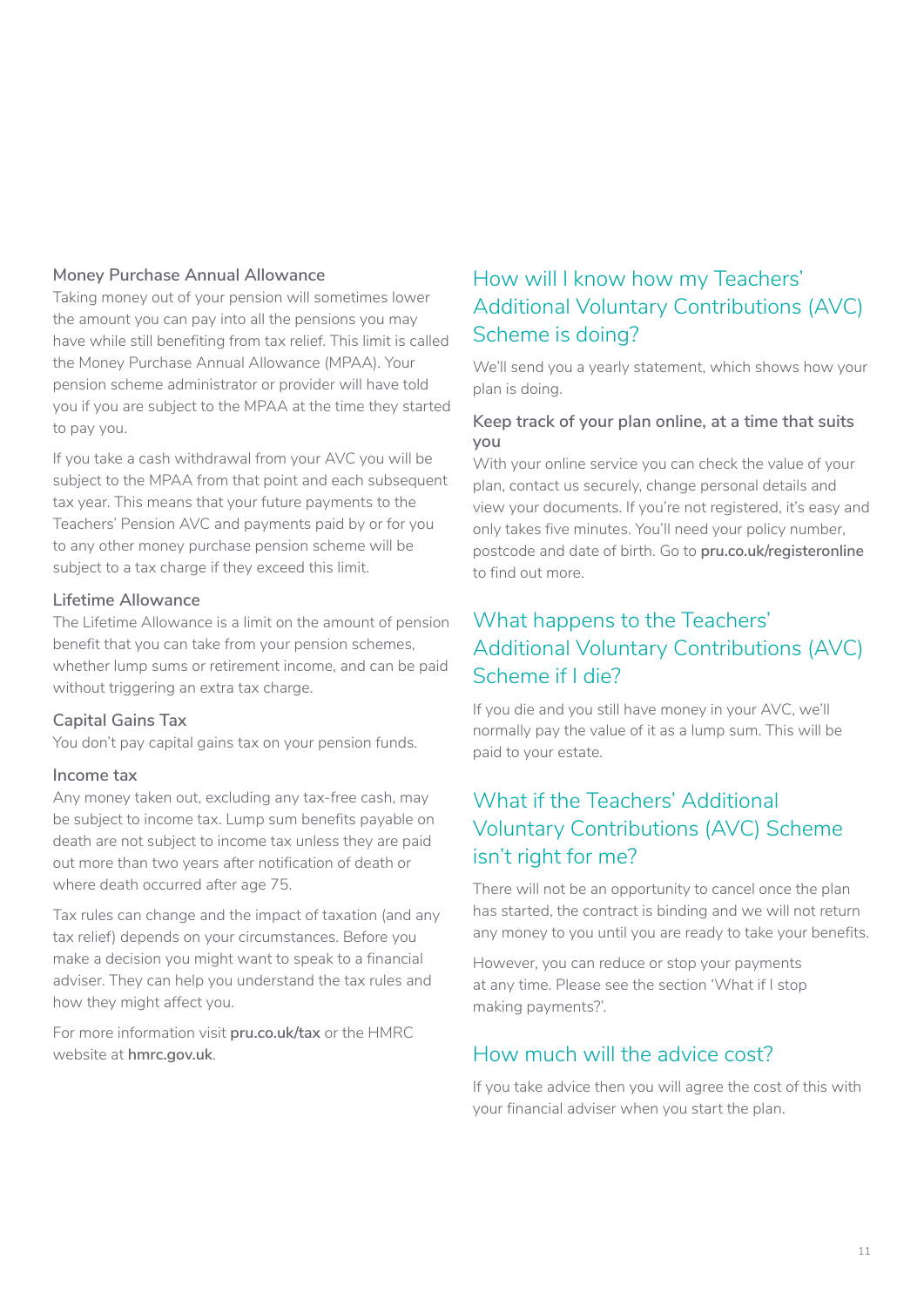# <span id="page-11-0"></span>Other information

# Client category

We classify you as a 'retail client' under Financial Conduct Authority (FCA) rules. This means you'll receive the highest level of protection for complaints and compensation and receive information in a straightforward way.

## Compensation

The products Prudential Assurance Company Limited (PACL) offer are covered by the Financial Services Compensation Scheme (FSCS). If we get into financial difficulties, you may be able to make a claim. The FSCS is an independent body set up by Government to provide compensation for people where their authorised financial services provider gets into financial difficulties and becomes unable, or unlikely to be able, to pay claims against it. This circumstance is referred to as being 'in default'.

Losses, which may result from poor investment performance, are not covered by the FSCS.

#### **Where does FSCS protection apply? There is full FSCS coverage if PACL is 'in default'.**

- Your pension is protected up to 100% of the value of your claim.
- Any funds you choose to hold in your pension will be included in the value of your claim in the event that PACL is declared 'in default'.
- If you hold the Prudential With-Profits fund or Deposit fund in your pension, they are protected 100% in the event of the default of PACL

**All the other funds we offer, apart from those mentioned above, are unit-linked, and invest in other funds managed by non-PACL fund managers. FSCS cover does not apply if the non-PACL fund manager were to be 'in default'.** 

- There is no FSCS cover for unit-linked funds investing with non-PACL fund managers if that manager were to be 'in default'.
- See 'How funds invest' for further information on these types of fund (often called 'mirror' funds).

You can find out more information on the FSCS at **[pru.co.uk/fscs](https://www.pru.co.uk/fscs/)**, or you can call us.

Information is also available from the Financial Services Compensation Scheme.

Visit their website: **[fscs.org.uk](https://www.fscs.org.uk)**

Or write to:

**The Financial Services Compensation Scheme, PO Box 300 Mitcheldean GL17 1DY** 

Or call the FSCS: **Telephone: 0800 678 1100**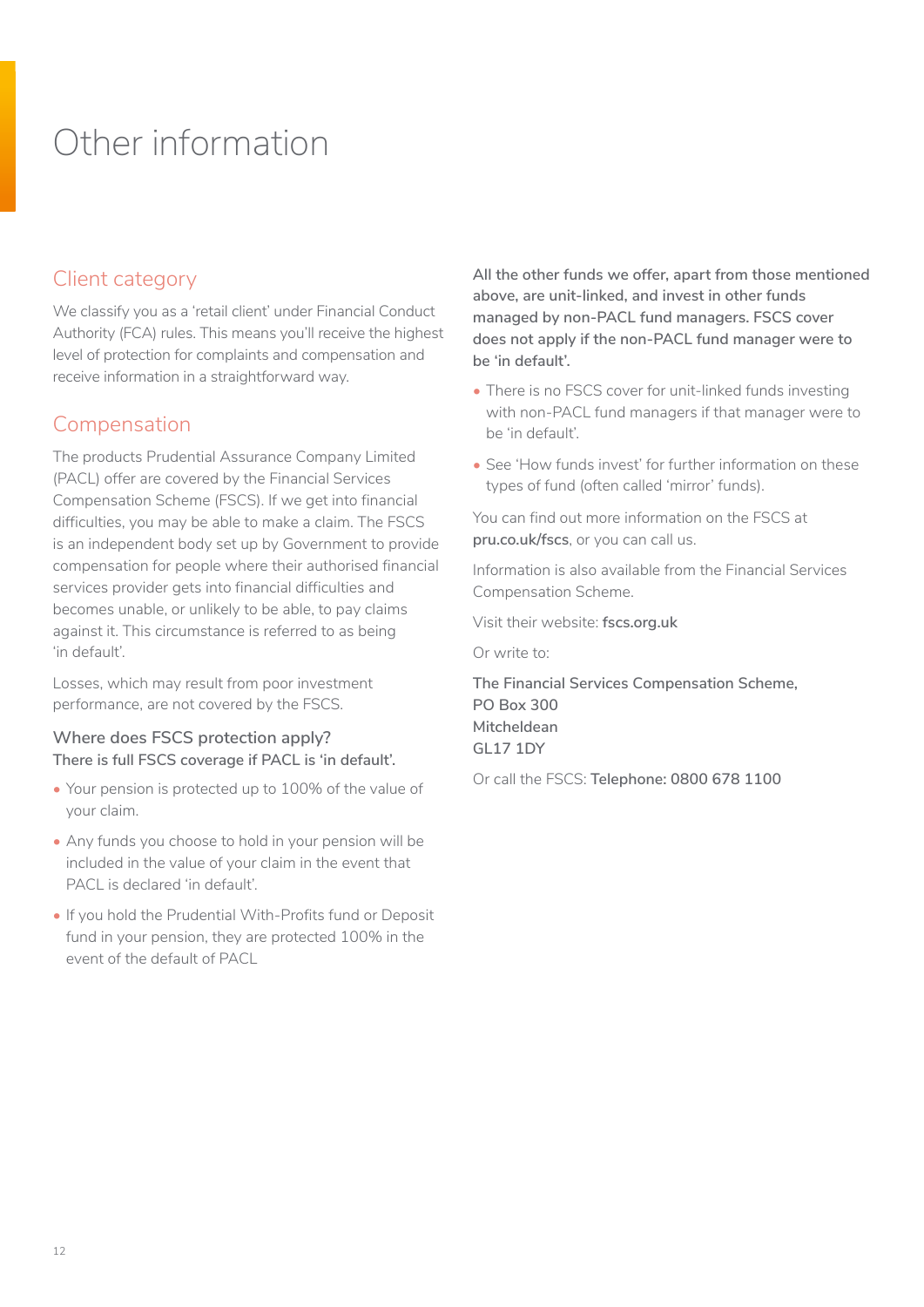#### **Where FSCS coverage does not apply, then other factors can come in**

As explained in the 'Where does FSCS protection apply?' section, the FSCS doesn't cover every situation. For example unit-linked funds that invest in the funds of non-PACL fund managers (often called 'mirror' funds).

But, where FSCS protection does not apply, there are other factors that could help if the worst happened and a provider was 'in default'. For example, the use of custodians or depositories to provide protection for fund assets, where there is separate legal ownership of assets and legal entities that aren't liable for any losses of a fund manager. In so doing, the intention is that the underlying fund will not be liable for any losses the underlying fund management company incurs.

PACL would aim to recover any money invested in an underlying fund where the fund manager has been declared 'in default', but PACL would not be liable for any loss incurred from the default of the non-PACL fund manager.

# Financial strength

Prudential meets regulatory standards for meeting its financial obligations. You can read our solvency and financial conditions reports at **[pru.co.uk/about\\_us](https://www.pru.co.uk/about/?utm_source=redirect&utm_medium=301&utm_campaign=/about_us/)**, or if you contact us we can post some information to you.

# Conflict of Interest

We want to make sure that we uphold our reputation for conducting business with integrity. If we become aware that our interests may conflict with yours, we will take all reasonable steps to manage it in an appropriate manner. We have drawn up a policy to deal with any conflicts of interest. If you would like to know the full details, please contact us using our details on the last page.

#### Law

The law of England and Wales applies to your contract.

# Our regulators

We are authorised by the Prudential Regulation Authority and regulated by the Financial Conduct Authority and the Prudential Regulation Authority. Prudential Assurance Company Limited is entered on the Financial Conduct Authority (FCA) Register, FCA Reference Number 139793. The FCA Register is a public record of all the organisations that the FCA regulates.

You can contact the FCA at:

**The Financial Conduct Authority 12 Endeavour Square London E20 1JN** 

Email: **consumer.queries@fca.org.uk** 

Prudential Regulation Authority details:

**The Prudential Regulation Authority Bank of England Threadneedle St London EC2R 8AH** 

Email: **enquiries@bankofengland.co.uk**

# Communicating with you

Our documents and terms and conditions, as well as all other communications, will be in English.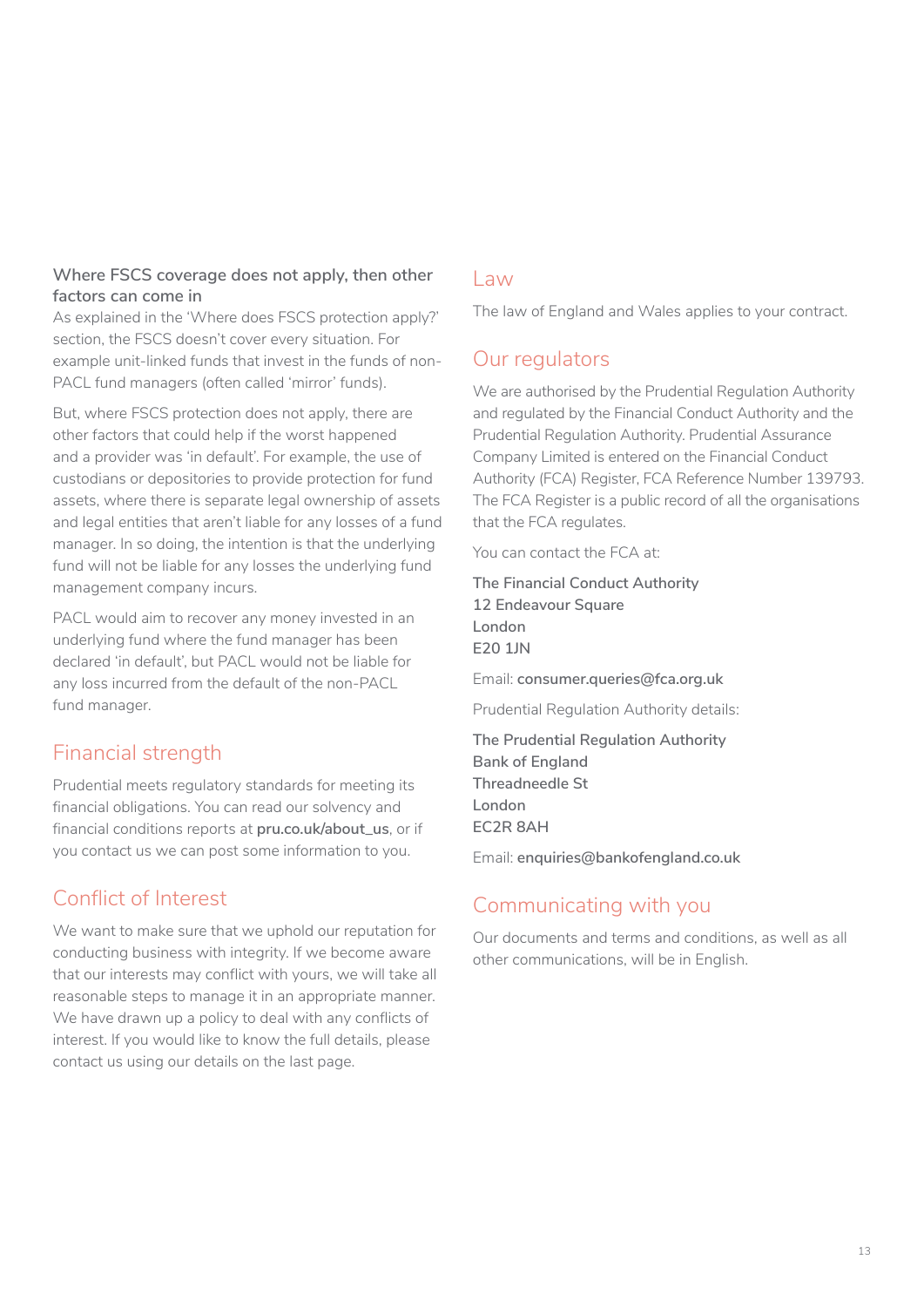### How to make a complaint

If you have a complaint, please get in touch with us and we will do everything we can to resolve it. You can also ask us for details of our complaints handling process. Our contact details are in the 'Get in touch' section at the back of this document.

If you're not satisfied with our response, you can take your complaint to the Financial Ombudsman Service who help settle individual disputes between consumers and businesses providing financial services:

**Financial Ombudsman Service Exchange Tower London E14 9SR**

Telephone: **0800 023 4567** or **0300 123 9123**

Or visit the website: **[financial-ombudsman.org.uk](https://www.financial-ombudsman.org.uk/)**

Help is also available from the following:

The Pensions Ombudsman deals with complaints and disputes which concern the administration and/or management of occupational and personal pension schemes.

**The Pensions Ombudsman 10 South Colonnade Canary Wharf London E14 4PU**

Telephone: **0800 917 4487**

Email: **enquiries@pensions-ombudsman.org.uk**

Website: **[pensions-ombudsman.org.uk](https://www.pensions-ombudsman.org.uk/)**

You can also submit a complaint form online: **[pensions-ombudsman.org.uk/making-complaint](https://www.pensions-ombudsman.org.uk/making-complaint)**

These services are free and using them won't affect your legal rights.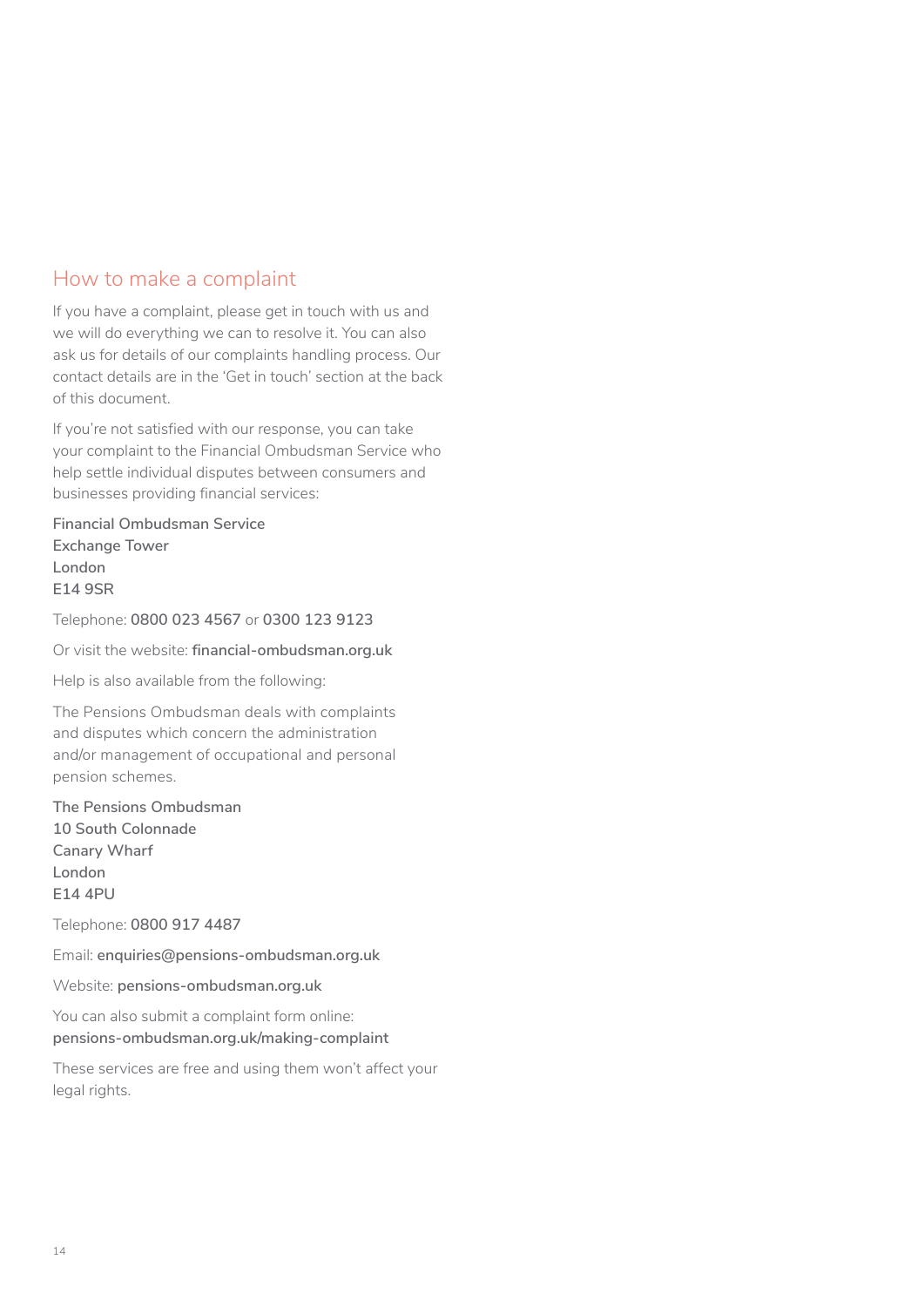# <span id="page-14-0"></span>Get in touch

If you want to contact us before you buy this plan, or to increase your AVCs, you can do so online or by phone.



With your online service you can check the value of your plan, contact us securely, change personal details, view your documents and manage your AVC contributions.

If you're not registered, it's easy and only takes five minutes. You'll need your policy number, postcode and date of birth. Go to **[pru.co.uk/registeronline](http://www.pru.co.uk/registeronline )** to find out more.



For general enquiries about an existing AVC plan, call our support team on **0345 600 0343**. Lines are open Monday – Friday, 8.30am – 6.00pm.

We might record your call for training and quality purposes. To find out more about how we use your personal data please visit **[pru.co.uk/mydata](http://www.pru.co.uk/mydata)**



Write to: **Prudential Lancing BN15 8GB UK**

If you are a deaf customer, who is also a British Sign Language (BSL) user, you can contact us using a Video Relay service. The service, provided by SignVideo, connects customers to fully qualified, registered NRCPD interpreters who will relay your conversation with a member of our customer service team.

#### **[pru.co.uk/contact-us/signvideo](https://www.pru.co.uk/contact-us/signvideo/)**

There is no cost for using this service to call Prudential and we're available to help you Monday to Friday, 8am to 6pm.



You'll also find more information at **[pru.co.uk/teachers](http://www.pru.co.uk/teachers)**